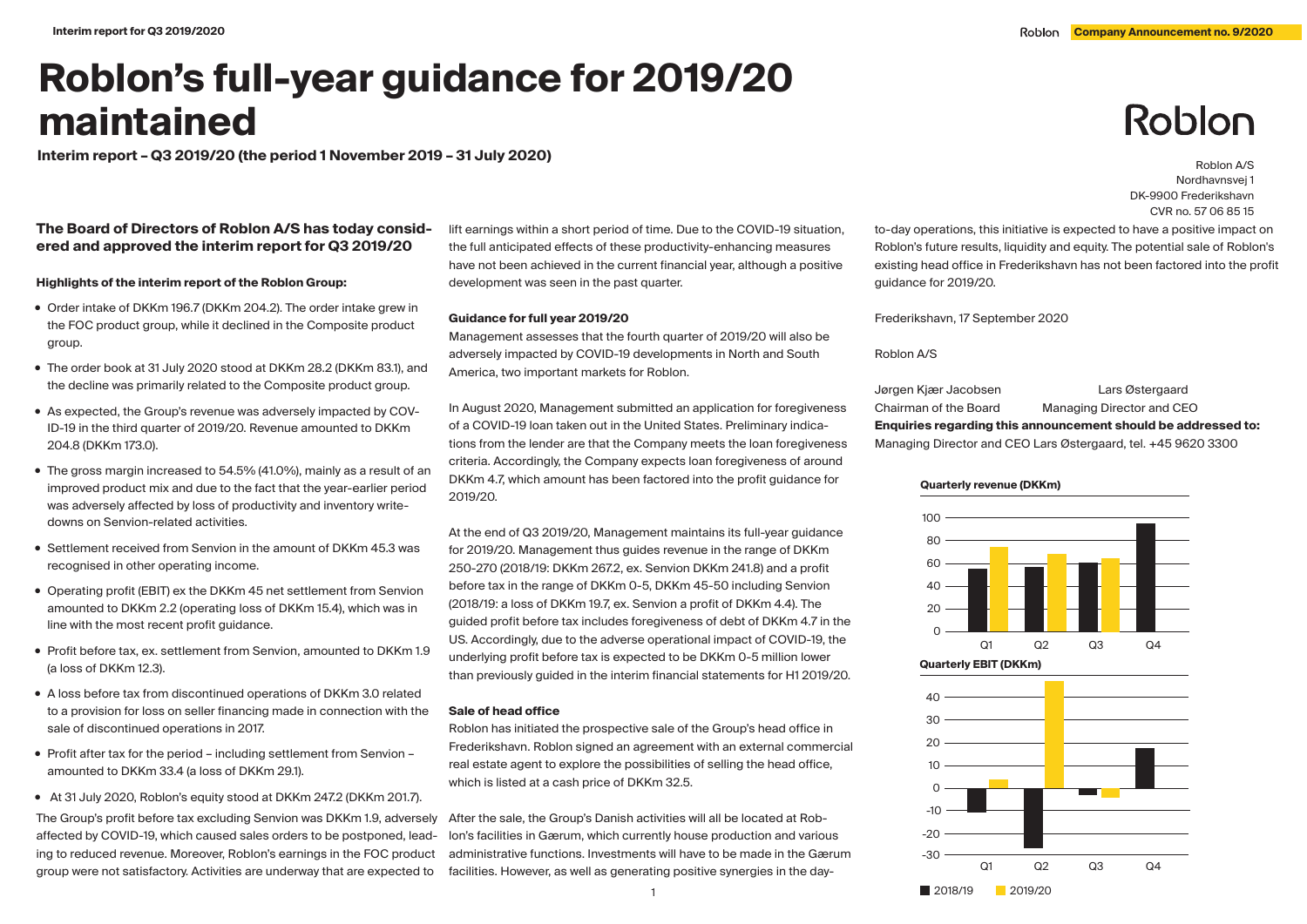# **Financial highlights**

**for the Roblon Group**

|                                                         |             | Q3<br>2019/201 | Q3<br>2018/191           | $Q1-Q3$<br>2019/201 | $Q1-Q3$<br>2018/191 | <b>FY</b><br>2018/191 |
|---------------------------------------------------------|-------------|----------------|--------------------------|---------------------|---------------------|-----------------------|
|                                                         | <b>Unit</b> |                |                          |                     |                     |                       |
|                                                         |             |                |                          |                     |                     |                       |
| <b>Orders</b>                                           |             |                |                          |                     |                     |                       |
| Order intake                                            | <b>DKKm</b> | 41.4           | 72.3                     | 196.7               | 204.2               | 250.8                 |
| Order book                                              | <b>DKKm</b> | 28.2           | 83.1                     | 28.2                | 83.1                | 35.8                  |
|                                                         |             |                |                          |                     |                     |                       |
| <b>Income statement</b>                                 |             |                |                          |                     |                     |                       |
| Revenue                                                 | <b>DKKm</b> | 62.8           | 60.8                     | 204.8               | 173.0               | 267.2                 |
| Gross profit                                            | <b>DKKm</b> | 32.0           | 29.5                     | 111.6               | 71.0                | 122.6                 |
| Operating profit/loss (EBIT)                            | <b>DKKm</b> | $-4.0$         | $-3.1$                   | 47.2                | $-40.1$             | $-22.4$               |
| Net financial items                                     | <b>DKKm</b> | $-0.2$         | 0.8                      | $-0.6$              | 2.8                 | 2.8                   |
| Profit/loss before tax from continuing operations       | <b>DKKm</b> | $-4.2$         | $-2.3$                   | 46.6                | $-37.3$             | $-19.7$               |
| Profit/loss for the period from continuing operations   | <b>DKKm</b> | $-3.2$         | $-1.8$                   | 35.7                | $-29.1$             | $-14.6$               |
| Profit/loss for the period from discontinued operations | <b>DKKm</b> |                |                          | $-2.3$              |                     |                       |
| Profit/loss for the period                              | <b>DKKm</b> | $-3.2$         | $-1.8$                   | 33.4                | $-29.1$             | $-14.6$               |
| <b>Balance sheet</b>                                    |             |                |                          |                     |                     |                       |
| Cash and securities                                     | <b>DKKm</b> | 89.6           | 60.7                     | 89.6                | 60.7                | 54.1                  |
| <b>Assets</b>                                           | <b>DKKm</b> | 301.7          | 238.1                    | 301.7               | 238.1               | 271.6                 |
| Working capital                                         | <b>DKKm</b> | 75.3           | 61.5                     | 75.3                | 61.5                | 87.2                  |
| Invested capital                                        | <b>DKKm</b> | 162.8          | 133.1                    | 162.8               | 133.1               | 160.3                 |
| Equity                                                  | <b>DKKm</b> | 247.2          | 201.7                    | 247.2               | 201.7               | 216.0                 |
| <b>Cash flows</b>                                       |             |                |                          |                     |                     |                       |
| Cash flow from operating activities                     | <b>DKKm</b> | 55.8           | $-3.6$                   | 65.3                | $-28.5$             | $-35.8$               |
| Cash flow from investing activities                     | <b>DKKm</b> | $-46.8$        | 5.4                      | $-46.2$             | 33.2                | 38.3                  |
| Of which investment in marketable securities            | <b>DKKm</b> | $-39.9$        | 8.0                      | $-25.0$             | 50.0                | 61.1                  |
| Of which investment in property plant and equipment     | <b>DKKm</b> | $-6.3$         | $-2.3$                   | $-18.1$             | $-10.4$             | $-14.2$               |
| Cash flow from financing activities                     | <b>DKKm</b> | $-0.5$         | $\overline{\phantom{a}}$ | $-8.0$              | $-17.9$             | $-11.2$               |
| Depreciation, amortisation and impairment, total        | <b>DKKm</b> | $-4.9$         | $-3.1$                   | $-13.4$             | $-17.5$             | $-20.8$               |
| Cash flow for the period                                | <b>DKKm</b> | 8.5            | 1.8                      | 11.1                | $-13.2$             | 8.5                   |

|                                                                       |               | Q <sub>3</sub><br>2019/201 | Q3<br>2018/191 | $Q1-Q3$<br>2019/201 | $Q1-Q3$<br>2018/191 | <b>FY</b><br>2018/191 |
|-----------------------------------------------------------------------|---------------|----------------------------|----------------|---------------------|---------------------|-----------------------|
|                                                                       | <b>Unit</b>   |                            |                |                     |                     |                       |
|                                                                       |               |                            |                |                     |                     |                       |
| <b>Ratios</b>                                                         |               |                            |                |                     |                     |                       |
| Book-to-bill ratio                                                    | $\frac{0}{0}$ | 65.9                       | 118.9          | 96.0                | 118.0               | 93.9                  |
| Revenue growth                                                        | $\frac{0}{0}$ | 3.3                        | 25.6           | 18.4                | 10.3                | 20.5                  |
| Gross margin                                                          | $\frac{0}{0}$ | 51.0                       | 48.5           | 54.5                | 41.0                | 45.9                  |
| <b>EBIT</b> margin                                                    | $\frac{0}{0}$ | $-6.4$                     | $-5.1$         | 23.0                | $-23.2$             | $-8.4$                |
| EBIT margin (ex. Senvion)                                             | $\frac{0}{0}$ | $-6.4$                     | $-3.0$         | 1.1                 | $-10.4$             | 0.6                   |
| ROIC/return on average invested capital <sup>2</sup>                  | $\frac{0}{0}$ | $-9.9$                     | $-9.4$         | 39.1                | $-40.5$             | $-15.4$               |
| ROIC/return on average invested capital <sup>2</sup> (ex.<br>Senvion) | $\frac{0}{0}$ | $-9.9$                     | $-4.6$         | 1.8                 | $-15.6$             | 1.0                   |
| Equity ratio                                                          | $\frac{0}{0}$ | 81.9                       | 84.7           | 81.9                | 84.7                | 79.5                  |
| Return on equity <sup>2</sup>                                         | $\frac{0}{0}$ | $-5.1$                     | $-3.2$         | 19.1                | $-17.1$             | $-6.3$                |
| Return on equity <sup>2</sup> (ex. Senvion)                           | $\frac{0}{0}$ | $-5.5$                     | $-8.5$         | 1.1                 | $-6.9$              | 0.9                   |
| Working capital, % of revenue                                         | $\frac{0}{0}$ | 119.9                      | 101.2          | 36.8                | 35.5                | 32.6                  |
| Employment <sup>3</sup>                                               |               |                            |                |                     |                     |                       |
| Average no. of full-time employees                                    | No.           | 177                        | 155            | 177                 | 142                 | 171                   |
| Gross profit per full-time employee                                   | <b>DKKm</b>   | 0.2                        | 0.2            | 0.6                 | 0.5                 | 0.7                   |
|                                                                       |               |                            |                |                     |                     |                       |
| Per share ratios                                                      |               |                            |                |                     |                     |                       |
| Earnings per DKK 20 share (EPS) <sup>2</sup>                          | <b>DKK</b>    | $-1.8$                     | $-1.0$         | 18.7                | $-16.3$             | $-8.2$                |
| Price/earnings ratio (PE)                                             | <b>DKK</b>    | $-99.7$                    | $-181.0$       | 9.6                 | $-11.1$             | $-19.7$               |
| Cash flow from operations per DKK 20 share                            | <b>DKK</b>    | 31.2                       | $-2.0$         | 36.5                | $-15.9$             | $-19.9$               |
| Book value of shares <sup>2</sup>                                     | <b>DKK</b>    | 138.2                      | 112.8          | 141.8               | 112.8               | 121.0                 |
| Market price per share                                                | <b>DKK</b>    | 178.5                      | 181.0          | 178.5               | 181.0               | 161.0                 |
| Price/book value                                                      |               | 1.3                        | 1.6            | 1.3                 | 1.6                 | 1.3                   |

<sup>1</sup> The interim report has not been audited or reviewed by the Company's auditors.

<sup>2</sup> The ratio is calculated on a full-year basis.

The ratios are defined in note 37 to the 2018/19 annual report, Financial ratio definitions and formulas.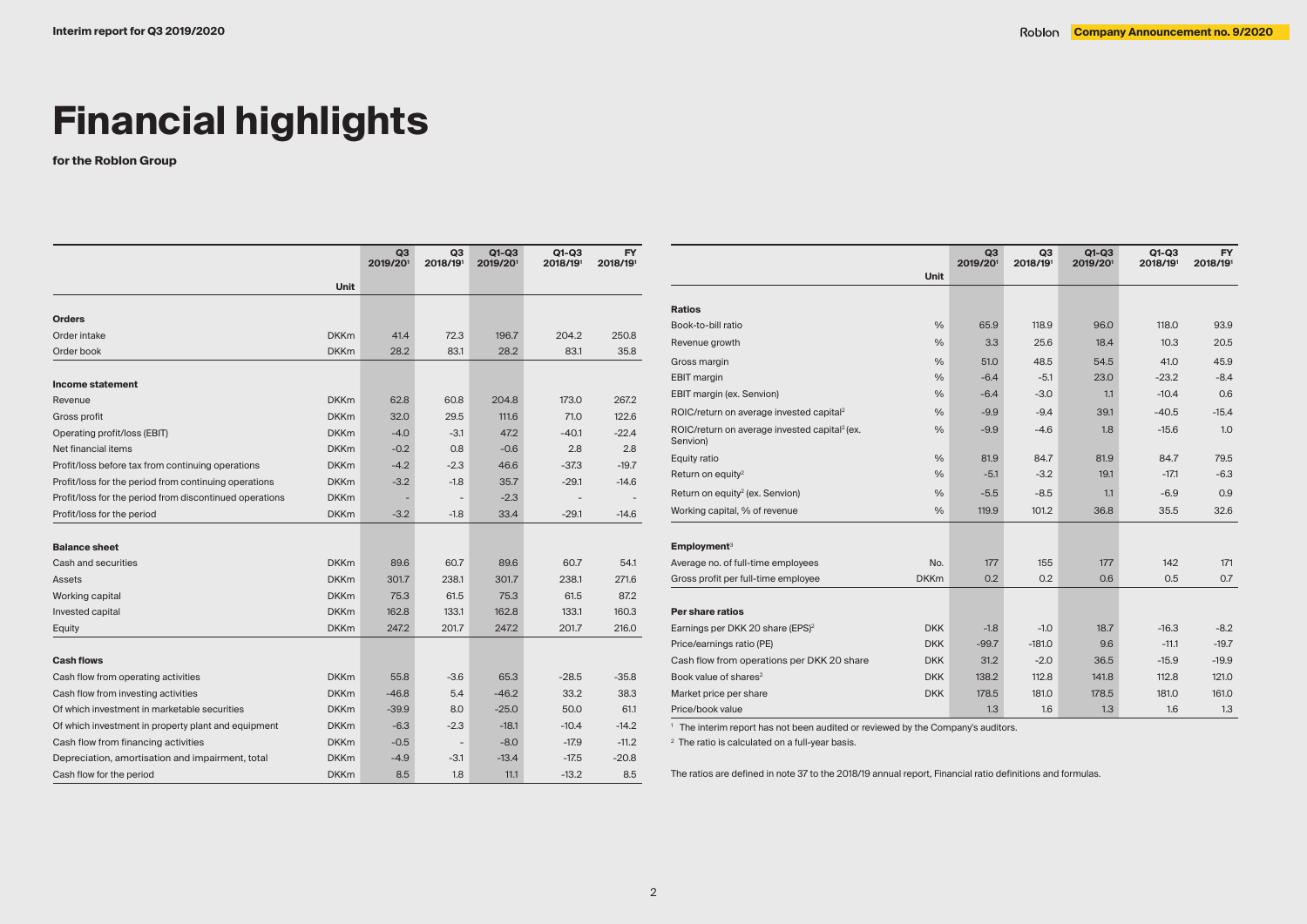# **Management's review**

# **Matters of note**

On 30 April 2020, the Company released a company announcement stating that Roblon and Senvion had entered into a settlement agreement, under which the Group would receive USDm 6.6 (approx. DKKm 45).

The announcement also stated that the project contract between the parties was terminated with immediate effect, and no further claims thus exist between the parties.

In Q3 2019/20, Roblon received the settlement amount as expected. The Group's profit before tax was positively affected by the settlement amount, which was recognised at DKKm 45.3 in H1 2019/20.

The performance for the first three quarters of 2019/20 was positively affected by the settlement, and the Group realised revenue in the amount of DKKm 204.8 (DKKm 173.0) and a profit before tax of DKKm 46.6 (a loss of DKKm 37.3). The Group's profit for Q1-Q3 2019/20 calculated excluding Senvion showed revenue of DKKm 204.8 (DKKm 147.6). Profit before tax ex. Senvion was DKKm 1.9 (a loss of DKKm 12.3).

In the period from the signing of the project contract with Senvion in 2017/18 up to and including the realisation of the settlement agreement in April 2020, the Group realised a profit before tax of approx. DKKm 19 from the Senvion project contract.

# **2021 Strategy**

Roblon is now more than half way through the

five-year strategy period launched in 2016. Former business entities have been divested and a new business acquired in the key business area. We have thus developed and focused our core business on delivering high-performance fibre solutions and technologies to customers who demand the highest quality, durability and safety standards. The Group develops, manufactures and markets two product groups:

- **•** FOC (comprising cable materials and cable machinery for the fibre optic cable industry)
- **•** Composite (comprising composite materials for onshore and offshore industries)

Our ongoing sales and development efforts during the strategy period have strengthened the business. The following should be emphasised:

- **•** Strong exposure in Telecommunications (cable materials to fibre optic cable manufacturers), Energy and Submarine Energy Transmission (for example energy cables) – both of these industries are expected to enjoy considerable global growth in the coming years.
- **•** Establishment of production and sales facilities in close proximity to key customers in the USA, facilitating optimal servicing of these. Similar measures have been planned and are being executed in Europe.
- **•** Launch of new products using ground-breaking sustainable production processes with reduced energy consumption and sustainable fibre products replacing traditional steel reinforcement.

All areas of Roblon's business have been, and are expected to continue to be, affected by COV-ID-19. Despite this, the Group has established a strong foundation for future growth, and Management believes that we have created a solid platform with our strategic customers.

# **Consolidated income statement**

## **Order intake**

The Group's order intake amounted to DKKm 196.7 in Q1-Q3 2019/20 (DKKm 204.2). The DKKm 7.5 (3.7%) decline covered a DKKm 4.2 (2.0%) improvement in the FOC product group and a DKKm 11.7 (5.7%) decline in the Composite product group.

#### **Revenue**

For Q1-Q3 2019/20, Roblon realised revenue of DKKm 204.8 (DKKm 173.0). The DKKm 31.8 (18.3%) improvement was distributed with DKKm 16.8 (9.7%) in the FOC product group and DKKm 15.0 (8.7%) in the Composite product group.

In the first half of the financial year, the effects of COVID-19 on the Group were limited but, as expected, a negative impact was seen in Q3. The pandemic is expected to continue to have a negative impact on the Company's market conditions in Q4 2019/20.

The USD/DKK exchange rate development had a positive impact of DKKm 2.4 on reported revenue for Q1-Q3 2019/20.

#### **Gross profit and gross margin**

The Group's gross profit amounted to DKKm 111.6 (DKKm 71.0). The gross margin for Q1-Q3 2019/20

was 54.5% (41.0%). The improvement in Q1-Q3 relative to the year-earlier period was mainly explained by an improved product mix and by the fact that last year was adversely affected by a loss of productivity and a DKKm 8.5 inventory write-down on Senvion-related activities.

# **Other external costs**

Other external costs were down DKKm 1.9 to DKKm 32.4 (DKKm 34.3) on the year-earlier period. The reduction was attributable to the elimination of costs relating to an external service partner in the USA in 2018/19 and reduced travel and trade show activity in Q1-Q3 2019/20.

All previous agreements with an external service partner on operating and production assistance in the USA were cancelled at the beginning of the 2019/20 financial year, at which time Roblon US entered into an agreement to expand its lease to support the growth plans. The subsidiary now has the disposal of the entire 13,000 sqm. building in Granite Falls, Hickory, North Carolina, USA.

# **Staff costs**

Staff costs amounted to DKKm 66.5 (DKKm 63.5), and the DKKm 3.0 increase was primarily due to recruitment of production staff. Effective as of 6 November 2019, the Group took over an additional 16 employees at the US factory.

Roblon incurred approx. DKKm 1 in extra costs related to COVID-19 in Q1-Q3 2019/20. The costs were due to an increase in absence during the lockdown in Denmark and the USA and stricter controls to prevent employees displaying symptoms of the virus from coming to work. The Group has not used any of the subsidy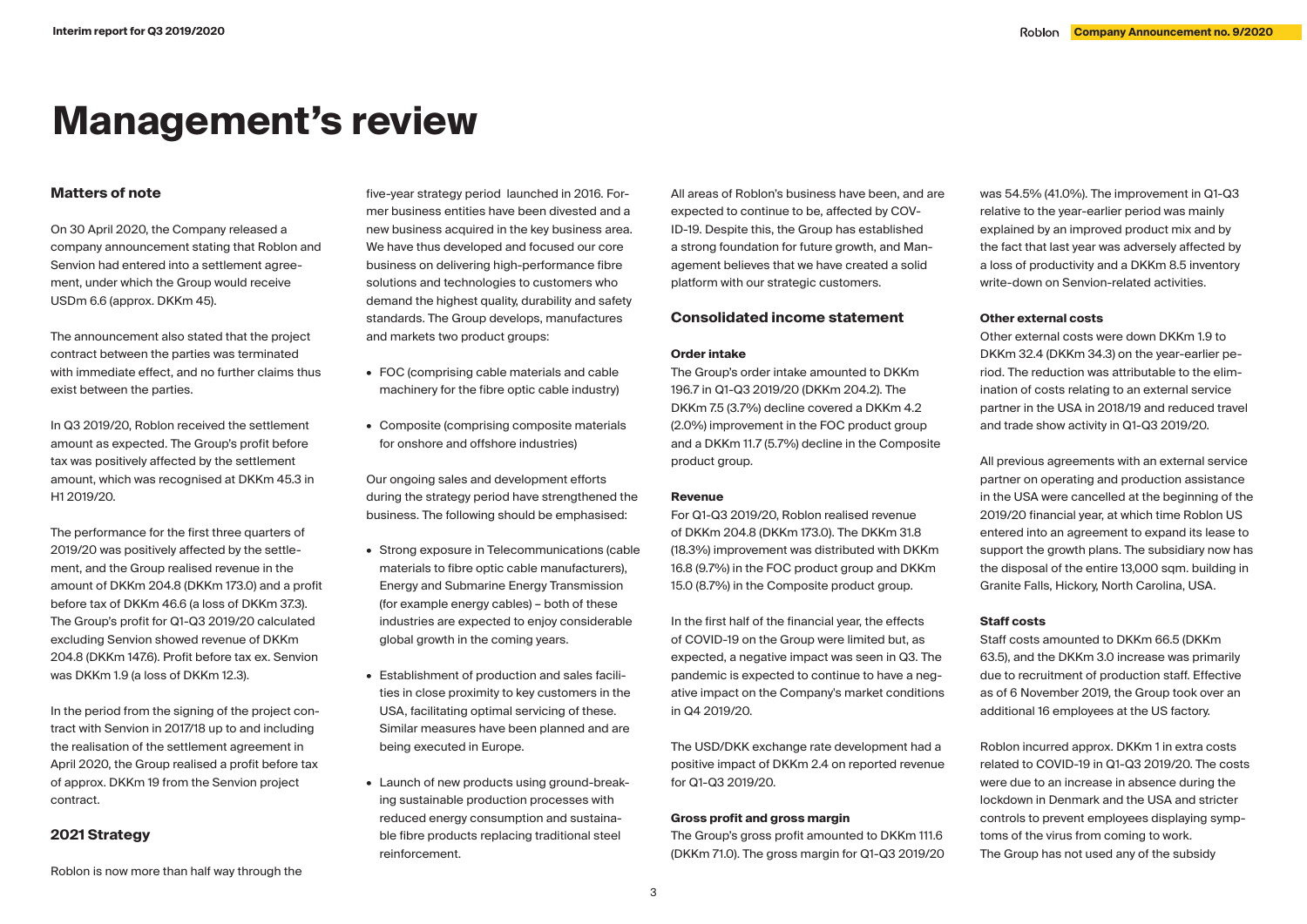schemes for companies affected by COVID-19 in Denmark.

### **Depreciation, amortisation and impairment**

The Group's depreciation, amortisation and impairment amounted to DKKm 13.4 (DKKm 17.5). The lower year-on-year figure was explained by a DKKm 8.5 write-down of intangible assets related to Senvion in 2018/19. Adjusted for the Senvion-related write-down, depreciation and amortisation increased by DKKm 4.5. This was due to the implementation of IFRS 16, which resulted in a DKKm 1.7 increase in depreciation of right-of-use assets as well as depreciation related to increased investments.

## **Operating profit/loss (EBIT)**

Operating profit (EBIT) excluding Senvion for Q1-Q3 2019/20 was DKKm 2.2 (an operating loss of DKKm 15.4). Including the Senvion settlement, EBIT was DKKm 47.2 (an operating loss of DKKm 40.1).

#### **Net financial items**

The Group's net financial items for Q1-Q3 was a

**Results, Roblon Group (continuing operations) ex. Senvion**

| <b>DKKm</b>            | <b>Roblon Group</b> |                  | <b>Senvion share</b>     |                    | <b>Results ex. Senvion</b> |                    |
|------------------------|---------------------|------------------|--------------------------|--------------------|----------------------------|--------------------|
|                        | Q1-Q3 2019/20       | Q1-Q3<br>2018/19 | $Q1-Q3$<br>2019/20       | $Q1-Q3$<br>2018/19 | Q1-Q3<br>2019/20           | $Q1-Q3$<br>2018/19 |
| Revenue                | 204.8               | 173.0            | $\overline{\phantom{a}}$ | 25.4               | 204.8                      | 147.6              |
| <b>EBITDA</b>          | 60.6                | $-22.6$          | 45.0                     | $-15.2$            | 15.6                       | $-7.4$             |
| <b>EBIT</b>            | 47.2                | $-40.1$          | 45.0                     | $-24.7$            | 2.2                        | $-15.4$            |
| Profit/loss before tax | 46.6                | $-37.3$          | 44.7                     | $-25.0$            | 1.9                        | $-12.3$            |

net expense of DKKm 0.6 (net income of DKKm 2.8). The DKKm 3.4 decline was due to an adverse development in returns on securities and a negative foreign exchange adjustment on loans to the US subsidiary.

#### **Profit/loss before tax**

Profit before tax for Q1-Q3 2019/20 amounted to DKKm 46.6 (a loss of DKKm 37.3), of which the Senvion settlement amounted to DKKm 44.7. The table below illustrates EBIT and profit before tax on Senvion-related activities, including adjustment for legal and financing costs.

The Group's profit before tax excluding Senvion was DKKm 1.9, adversely affected by COVID-19, which caused sales orders to be postponed, leading to reduced revenue. Furthermore, Roblon's earnings in the FOC product group were not satisfactory, and plans are under way to lift earnings. Due to the COVID-19 situation, these productivity-enhancing measures have not been implemented as expected, although a positive development was seen in the past six

months. The planned measures are expected to be fully implemented in the coming 6-12 months, depending on COVID-19 developments.

### **Profit/loss from discontinued operations**

Roblon realised a loss from discontinued operations after tax of DKKm 2.3 (DKKm 0) relating to a provision for loss on seller financing made in 2017 in connection with the sale of discontinued operations.

# **Profit/loss after tax**

Profit after tax was DKKm 33.4 (a loss of DKKm 29.1). Tax is calculated at a rate of 22% of profit for the year before tax for the parent company and at a rate of 24% for the US subsidiary.

Excluding the Senvion settlement, the USD/DKK exchange rate development adversely affected consolidated profit after tax for Q1-Q3 2019/20 by DKKm 0.8.

# **Consolidated balance sheet**

The Group's total assets at 31 July 2020 amounted to DKKm 301.7 (DKKm 238.1).

IFRS 16 was implemented at the beginning of 2019/20 using the modified retrospective method without restatement of comparative figures. The recognition of right-of-use assets and lease liabilities at the beginning of the 2019/20 financial year increased total assets by DKKm 14.7. Total investment in intangible assets amounted to DKKm 3.1 for Q1-Q3 2019/20 (DKKm 6.4). Investments in property, plant and equipment increased to DKKm 18.4 (DKKm 10.4) in Q1-Q3 2019/20.

The investment in Roblon US was tested for impairment, which did not give rise to any writedown.

Inventories amounted to DKKm 68.0 (DKKm 43.7) at 31 July 2020. The increase was mainly attributable to larger inventories of critical raw materials. The overall inventory level is expected to be reduced during the course of 2020, and the Group has launched initiatives to support this development.

The Group's equity at 31 July 2020 amounted to DKKm 247.2 (DKKm 201.7). Equity was consolidated during the first three quarters as a result of the Senvion settlement amount which was received at the beginning of May 2020. The equity ratio at 31 July 2020 was 81.9% (84.7%). The recognition of right-of-use assets in the balance sheet in accordance with IFRS 16 reduced the equity ratio at 31 July 2020 by 3.7 percentage points.

At the beginning of May 2020, the Group obtained a loan from one of the COVID-19 aid packages provided by the US government to support businesses in the USA. The loan, amounting to approx. DKKm 4.7, will be classified as a forgivable loan, subject to certain criteria being met. One of these criteria is that the number of employees must be maintained. Whether the loan is eligible for forgiveness is expected to be determined before the end of the financial year.

# **Consolidated cash flows**

The Group's net cash flow from operating activities in Q1-Q3 2019/20 was an inflow of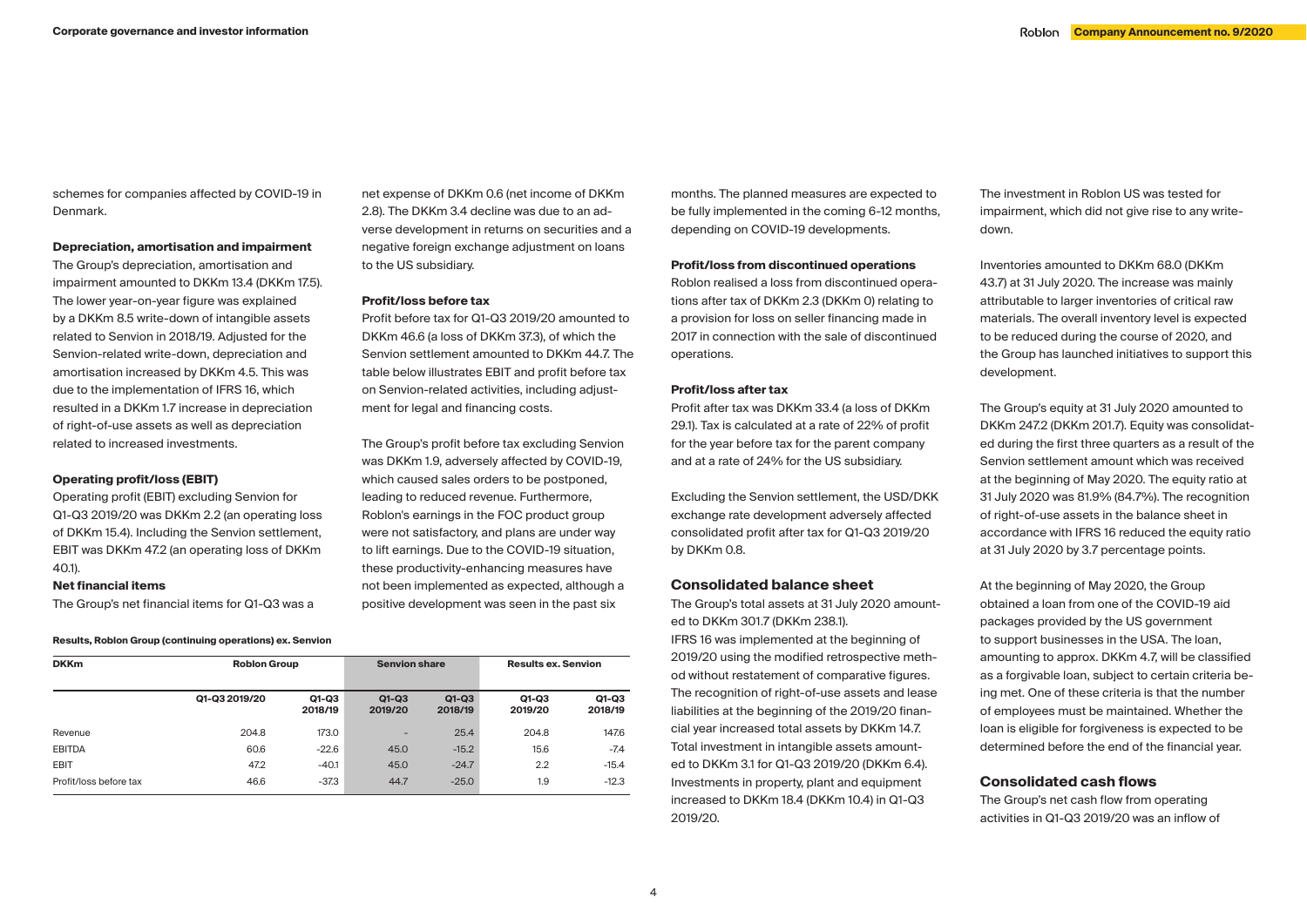DKKm 65.3 (an outflow of DKKm 28.5), positively impacted by the receipt of the DKKm 45.3 settlement from Senvion. Net cash flow from investing activities was an outflow of DKKm 46.2 (an inflow of DKKm 33.2), attributable to investment in plant as well as placement of cash in securities.

Net cash flow from financing activities was an outflow of DKKm 8.0 (an outflow of DKKm 17.9).

#### **Capital resources**

At 31 July 2020, marketable securities and net cash amounted to DKKm 89.6 (DKKm 62.4). In addition to this, Roblon has an undrawn credit facility of DKKm 10.0 with the Group's bankers.

# **Outlook for 2019/20**

Management assesses that the fourth quarter of 2019/20 will also be adversely impacted by COV-ID-19 developments in North and South America, two important markets for Roblon.

In August 2020, Management submitted an application for foregiveness of a COVID-19 loan taken out in the United States. Preliminary indications from the lender are that the Company meets the loan foregiveness criteria. Accordingly, the Company expects loan foregiveness of around DKKm 4.7, which amount has been factored into the profit guidance for 2019/20. At the end of Q3 2019/20, Management maintains its full-year guidance for 2019/20. Management thus guides revenue in the range of DKKm 250-270 (2018/19: DKKm 267.2, ex. Senvion DKKm 241.8) and a profit before tax in the range of DKKm 0-5, DKKm 45-50 including Senvion

(2018/19: a loss of DKKm 19.7, ex. Senvion a profit of DKKm 4.4). The guided profit before tax includes foregiveness of debt of DKKm 4.7 in the US. Accordingly, due to the adverse operational impact of COVID-19, the underlying profit before tax is expected to be DKKm 0-5 million lower than previously guided in the interim financial statements for H1 2019/20.

#### **Sale of head office**

Roblon has initiated the prospective sale of the Group's head office in Frederikshavn. Roblon signed an agreement with an external commercial real estate agent to explore the possibilities of selling the head office, which is listed at a cash price of DKKm 32.5.

After the sale, the Group's Danish activities will all be located at Roblon's facilities in Gærum, which currently house production and various administrative functions. Investments will have to be made in the Gærum facilities. However, as well as generating positive synergies in the day-to-day operations, this initiative is expected to have a positive impact on Roblon's future results, liquidity and equity. The potential sale of Roblon's existing head office in Frederikshavn has not been factored into the profit guidance for 2019/20.

#### **Forward-looking statements**

The above forward-looking statements, in particular revenue and earnings projections, are inherently uncertain and subject to risk. Many factors are beyond Roblon's control and, consequently, actual results may differ significantly from the projections expressed in this interim

report. Such factors include, but are not limited to, changes in market and competitive situation, changes in demand and purchasing behaviour, foreign exchange and interest rate fluctuations and general economic, political and commercial conditions.

Roblon's sales are characterised by a structure based on project sales. This makes it difficult at any given time to forecast future revenue for a specific period, i.e. three-month, six-month or 12-month periods.

#### **Financial calendar**

| 22/12 2020: | Preliminary statement 2019/20 |
|-------------|-------------------------------|
| 28/1 2021:  | Annual general meeting        |

#### **Announcements – NASDAQ Copenhagen**

During the period 1 November 2019 to 17 September 2020, the Company sent the following announcements to NASDAQ Copenhagen; these can be found on the Company's website, www. roblon.com.

| No. 11/2019: | Preliminary Statement 2018/19                             |
|--------------|-----------------------------------------------------------|
| No. 12/2019: | Notice convening AGM                                      |
| No. 13/2019: | Leading employees' transactions                           |
| No. 14/2019: | Leading employees' transactions                           |
| No. 15/2019: | Leading employees' transactions                           |
| No. 1/2020:  | Leading employees' transactions                           |
| No. 2/2020:  | Decisions of the Annual General<br>Meeting                |
| No. 3/2020:  | Interim report for Q1 2019/20                             |
| No. 4/2020:  | Conditional settlement agreement<br>with Senvion          |
| No. 5/2020:  | Conditional settlement agreement<br>with Senvion realised |
| No. 6/2020:  | Interim report for H1 2019/20                             |
| No. 7/2020:  | Leading employees' transactions                           |
| No. 8/2020:  | Major Shareholder Announcement                            |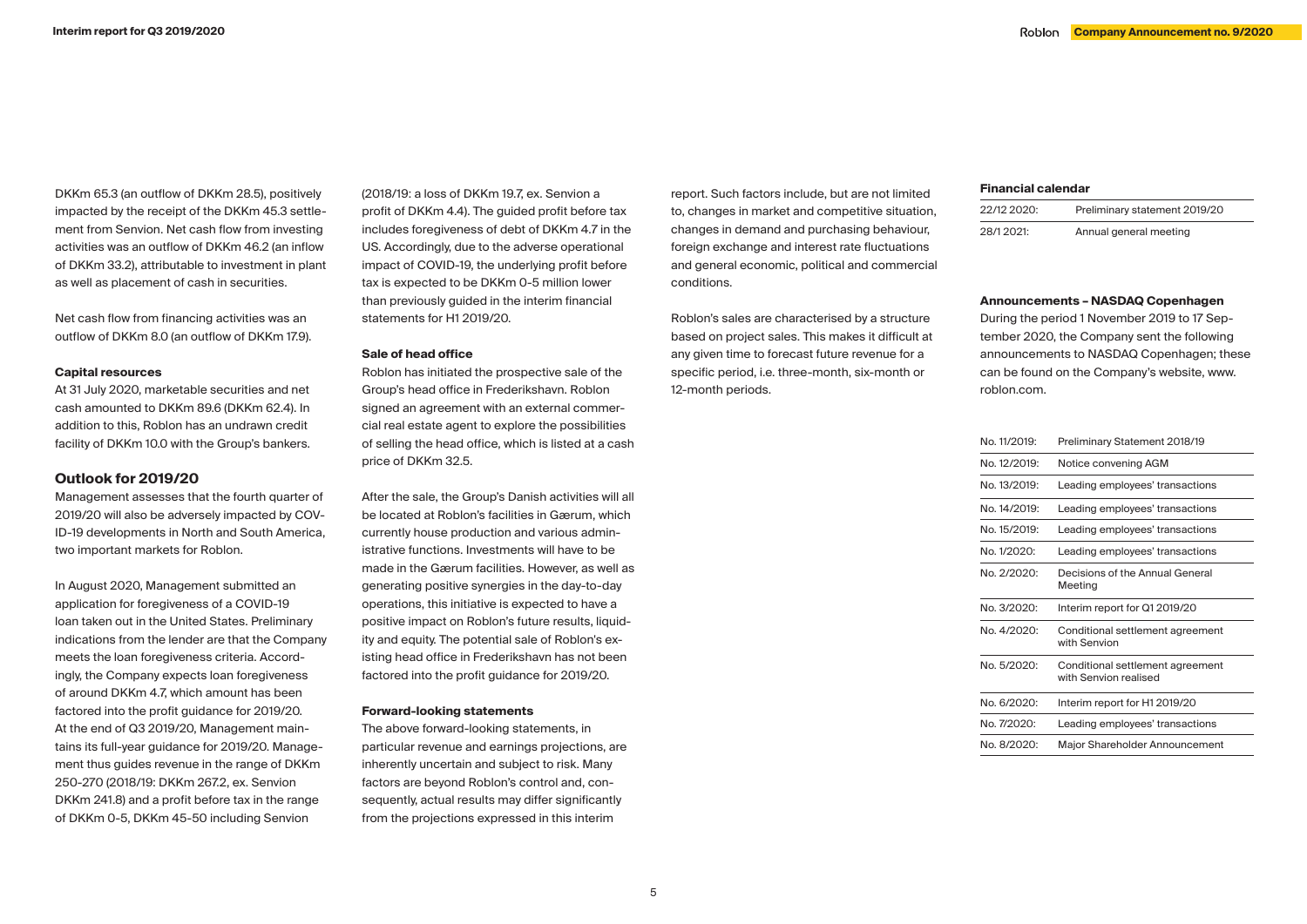# **Statement by the Management**

The Board of Directors and Executive Management have today considered and approved the interim report of Roblon A/S for Q3 2019/20 (the period 1 November 2019 to 31 July 2020).

The interim report, which has not been audited or reviewed by the Company's auditor, is presented in accordance with IAS 34 "Interim Financial Reporting" as adopted by the EU and additional requirements under the Danish Financial Statements Act.

It is our opinion that the interim financial statements provide a true and fair view of the Group's assets, liabilities and financial position as of 31 July 2020 as well as of the results of the Group's activities and cash flows for the period 1 November 2019 to 31 July 2020.

Furthermore, in our opinion the management's review includes a fair review of the development and performance of the Group's business, results for the period and the Group's financial position together with a description of the principal risks and uncertainties that the Group faces.

Frederikshavn, 17 September 2020

## **Executive Management**

Lars Østergaard Managing Director and CEO

## **Board of Directors**

Jørgen Kjær Jacobsen Chairman Ole Lønsmann Andersen Deputy Chairman

Randi Toftlund Pedersen

Nita Svendsen Employee representative

Carsten Michno

Chief Financial Officer (CFO)

Kim Müller Chief Technology Officer (CTO)

Flemming Nielsen Employee representative

Peter Sloth Vagner Karlsen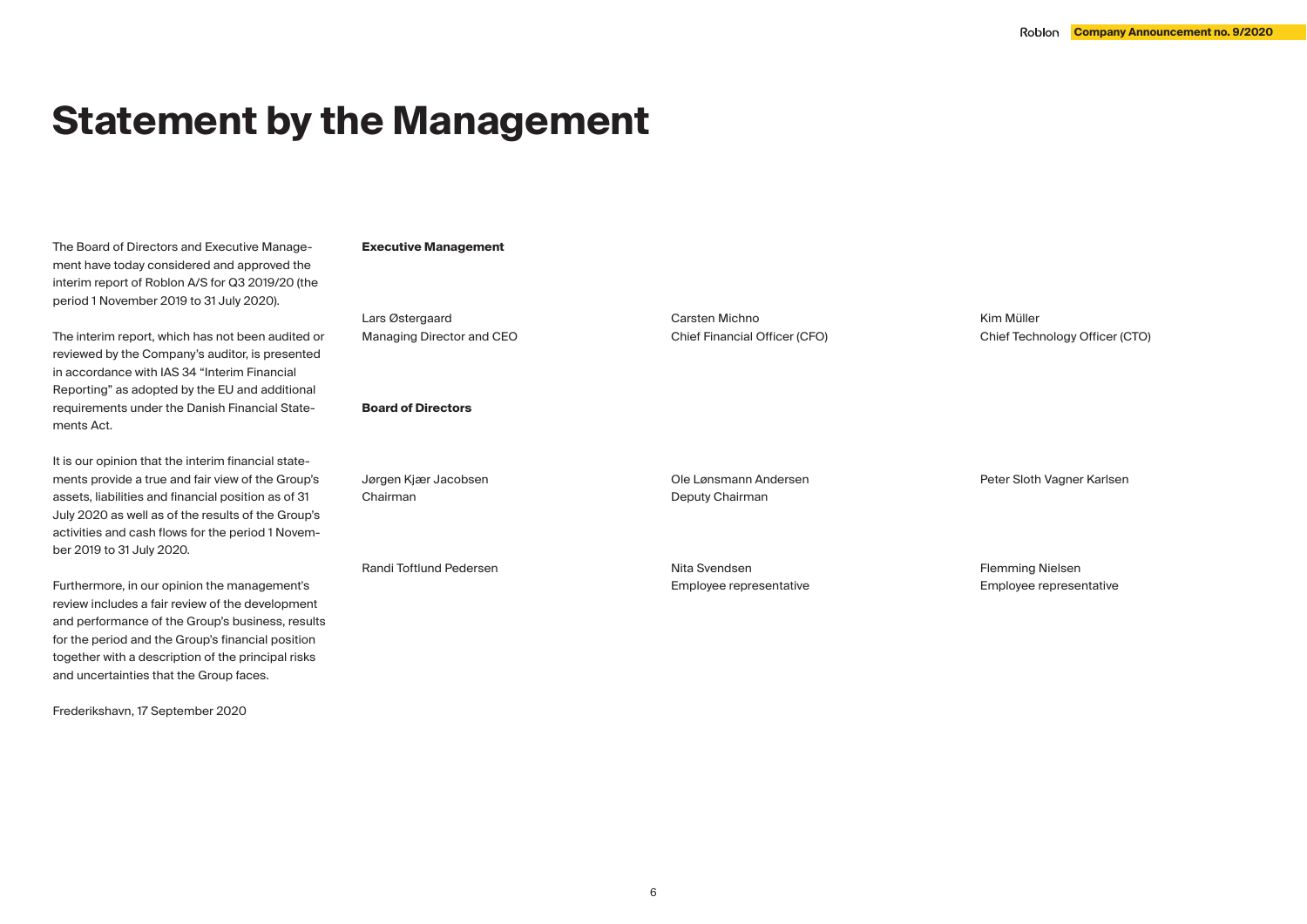# **Consolidated income statement Consolidated statement of**

# for the period 1 November 2019 to 31 July 2020<br> **COMPTE RESIVE INCOME**

**for the period 1 November 2019 to 31 July 2020**

| <b>DKKm</b><br><b>Note</b>                                   | Q <sub>3</sub><br>2019/20 | Q3<br>2018/19            | $Q1-Q3$<br>2019/20 | $Q1-Q3$<br>2018/19 | FY<br>2018/19 |
|--------------------------------------------------------------|---------------------------|--------------------------|--------------------|--------------------|---------------|
|                                                              |                           |                          |                    |                    |               |
| $\overline{4}$<br>Revenue                                    | 62.8                      | 60.8                     | 204.8              | 173.0              | 267.2         |
| Cost of sales                                                | $-30.8$                   | $-31.3$                  | $-93.2$            | $-102.0$           | $-144.6$      |
| <b>Gross profit</b>                                          | 32.0                      | 29.5                     | 111.6              | 71.0               | 122.6         |
| Work carried out for own account and capitalised             | 0.4                       | 0.2                      | 1.7                | 2.8                | 4.1           |
| Other operating income                                       | 0.1                       | 0.2                      | 46.2               | 1.4                | 1.5           |
| Other external costs                                         | $-9.8$                    | $-8.1$                   | $-32.4$            | $-34.3$            | $-42.8$       |
| Staff costs                                                  | $-21.8$                   | $-21.8$                  | $-66.5$            | $-63.5$            | $-87.0$       |
| Depreciation, amortisation and impairment                    | $-4.9$                    | $-3.1$                   | $-13.4$            | $-17.5$            | $-20.8$       |
| <b>Operating profit/loss (EBIT)</b>                          | $-4.0$                    | $-3.1$                   | 47.2               | $-40.1$            | $-22.4$       |
| Net financial items                                          | $-0.2$                    | 0.8                      | $-0.6$             | 2.8                | 2.8           |
| Profit/loss before tax (PBT)                                 | $-4.2$                    | $-2.3$                   | 46.6               | $-37.3$            | $-19.6$       |
| Tax on profit/loss for the period                            | 1.0                       | 0.5                      | $-10.9$            | 8.2                | 5.0           |
| Profit/loss for the period from continuing operations        | $-3.2$                    | $-1.8$                   | 35.7               | $-29.1$            | $-14.6$       |
| Profit/loss for the period from discontinued operations<br>5 |                           | $\overline{\phantom{a}}$ | $-2.3$             |                    |               |
| Profit/loss for the period                                   | $-3.2$                    | $-1.8$                   | 33.4               | $-29.1$            | $-14.6$       |
|                                                              |                           |                          |                    |                    |               |
| Earnings per share (DKK)                                     |                           |                          |                    |                    |               |
| Earnings per share (EPS), continuing operations              | $-1.8$                    | $-1.0$                   | 18.7               | $-16.3$            | $-8.2$        |
| Earnings per share, diluted (EPS-D), continuing operations   | $-1.8$                    | $-1.0$                   | 18.7               | $-16.3$            | $-8.2$        |

| <b>DKKm</b><br><b>Note</b>                                   | Q <sub>3</sub><br>2019/20 | Q3<br>2018/19            | $Q1-Q3$<br>2019/20 | $Q1-Q3$<br>2018/19 | <b>FY</b><br>2018/19 |
|--------------------------------------------------------------|---------------------------|--------------------------|--------------------|--------------------|----------------------|
| Profit/loss for the period                                   | $-3.2$                    | $-1.8$                   | 33.4               | $-29.1$            | $-14.6$              |
| Items that may be recycled to profit or loss:                |                           |                          |                    |                    |                      |
| Fair value adjustment of available-for-sale financial assets |                           | 0.1                      |                    | 0.4                |                      |
| Foreign exchange adjustment of foreign subsidiaries          | $-2.2$                    | $-0.1$                   | $-2.2$             |                    | 0.1                  |
| Tax on other comprehensive income                            |                           | $\overline{\phantom{0}}$ |                    | $-0.1$             |                      |
| <b>Comprehensive income</b>                                  | $-5.4$                    | $-1.8$                   | 31.2               | $-28.8$            | $-14.5$              |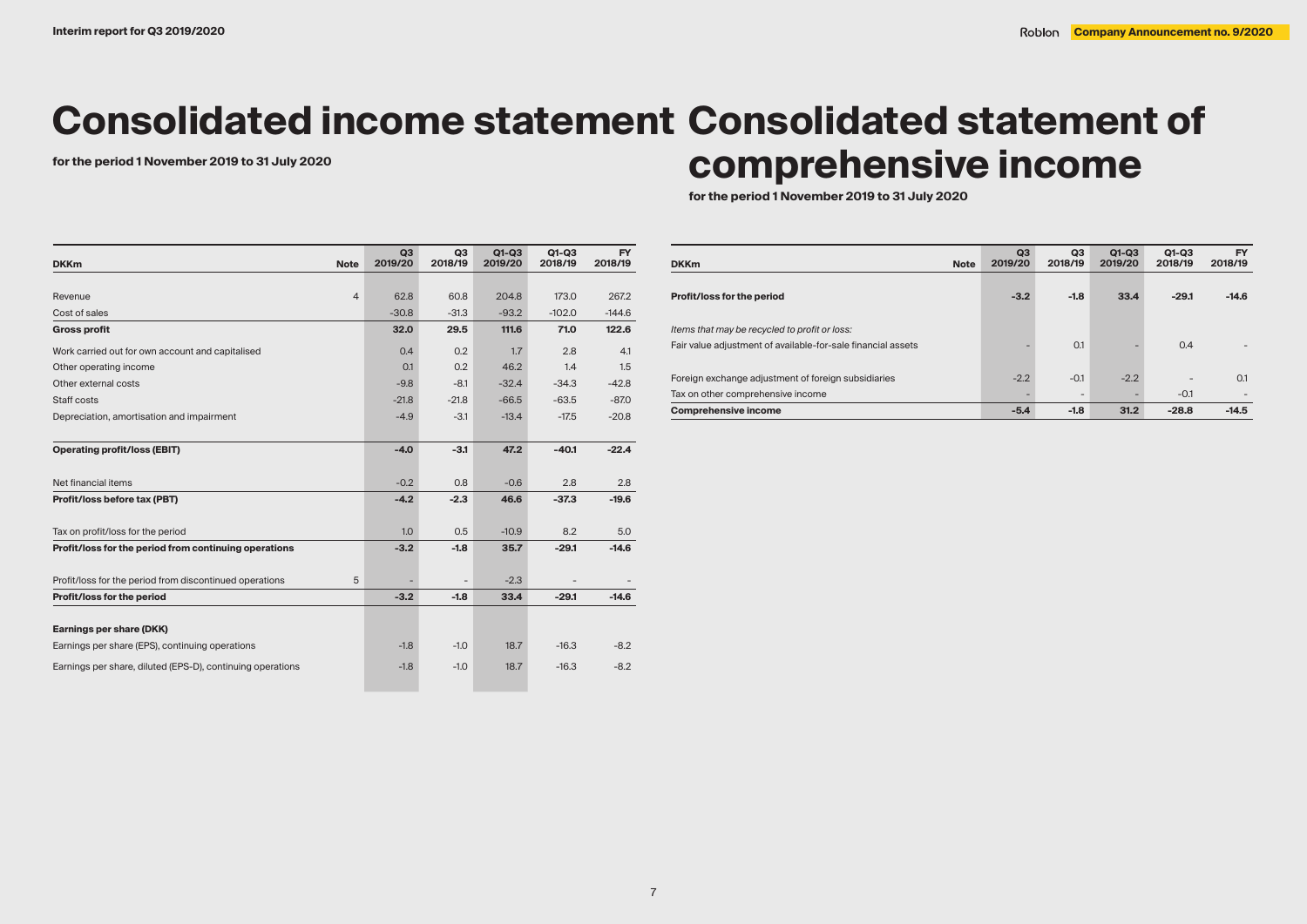# **Balance sheet**

**at 31/07/2020**

| <b>Note</b><br><b>DKKm</b>                                      | 31/07/2020 | 31/07/2019               | 31/10/2019 |
|-----------------------------------------------------------------|------------|--------------------------|------------|
|                                                                 |            |                          |            |
| <b>ASSETS</b>                                                   |            |                          |            |
| Completed development projects                                  | 0.5        | 0.5                      | 0.9        |
| Development projects in progress                                | 9.1        | 5.7                      | 7.3        |
| Trademarks, licenses and customer relations                     | 6.2        | 7.6                      | 7.4        |
| Other intangible assets                                         | 8.3        | 9.7                      | 9.1        |
| Intangible assets                                               | 24.1       | 23.5                     | 24.7       |
| Land and buildings                                              | 20.3       | 21.4                     | 21.2       |
| Plant and machinery                                             | 26.1       | 21.9                     | 25.8       |
| Other fixtures and fittings, tools and equipment                | 1.4        | 1.2                      | 1.3        |
| Right-of-use assets                                             | 12.6       | $\overline{\phantom{a}}$ |            |
| Property, plant and equipment in progress                       | 13.4       | 6.9                      | 4.5        |
| Property, plant and equipment                                   | 73.8       | 51.4                     | 52.8       |
|                                                                 |            |                          |            |
| Non-current receivable regarding sale of discontinued operation |            | 2.5                      | 2.4        |
| Deferred tax assets                                             | 1.0        |                          | 8.9        |
| <b>Financial assets</b>                                         | 1.0        | 2.5                      | 11.3       |
| <b>Total non-current assets</b>                                 | 98.9       | 77.4                     | 88.8       |
|                                                                 |            |                          |            |
| Inventories                                                     | 68.0       | 43.7                     | 55.8       |
| Trade receivables                                               | 43.8       | 43.2                     | 69.4       |
| Current receivable regarding sale of discontinued operation     |            | $\qquad \qquad -$        | 0.7        |
| Corporation tax receivable                                      |            | 9.3                      |            |
| Other receivables                                               | 1.4        | 2.1                      | 2.8        |
| <b>Securities</b>                                               | 75.9       | 62.4                     | 51.1       |
| Cash and cash equivalents                                       | 13.7       | $\overline{\phantom{a}}$ | 3.0        |
| <b>Total current assets</b>                                     | 202.8      | 160.7                    | 182.8      |
| <b>TOTAL ASSETS</b>                                             | 301.7      | 238.1                    | 271.6      |

| <b>DKKm</b><br><b>Note</b>           | 31/07/2020 | 31/07/2019               | 31/10/2019 |
|--------------------------------------|------------|--------------------------|------------|
|                                      |            |                          |            |
| <b>EQUITY AND LIABILITIES</b>        |            |                          |            |
| Share capital                        | 35.8       | 35.8                     | 35.8       |
| Other reserves                       | $-3.7$     | $-1.4$                   | $-1.5$     |
| Retained earnings                    | 215.1      | 167.3                    | 181.7      |
| <b>Equity</b>                        | 247.2      | 201.7                    | 216.0      |
|                                      |            |                          |            |
| Deferred tax                         | 5.8        | 4.7                      | 5.9        |
| Lease liabilities                    | 10.4       | $\overline{\phantom{a}}$ |            |
| <b>Total non-current liabilities</b> | 16.2       | 4.7                      | 5.9        |
|                                      |            |                          |            |
| Operating credit                     |            | 1.7                      | 6.7        |
| Other provisions                     | 0.2        | 0.4                      | 0.1        |
| Short-term lease liabilities         | 2.4        |                          |            |
| Advance payments from customers      | 0.4        | 1.3                      | 2.8        |
| Trade payables                       | 15.3       | 21.2                     | 28.7       |
| Income tax                           | 0.4        |                          | 1.5        |
| Other payables                       | 19.6       | 7.1                      | 9.9        |
| <b>Total current liabilities</b>     | 38.3       | 31.7                     | 49.7       |
|                                      |            |                          |            |
| <b>Total liabilities</b>             | 54.5       | 36.4                     | 55.6       |
|                                      |            |                          |            |
| <b>TOTAL EQUITY AND LIABILITIES</b>  | 301.7      | 238.1                    | 271.6      |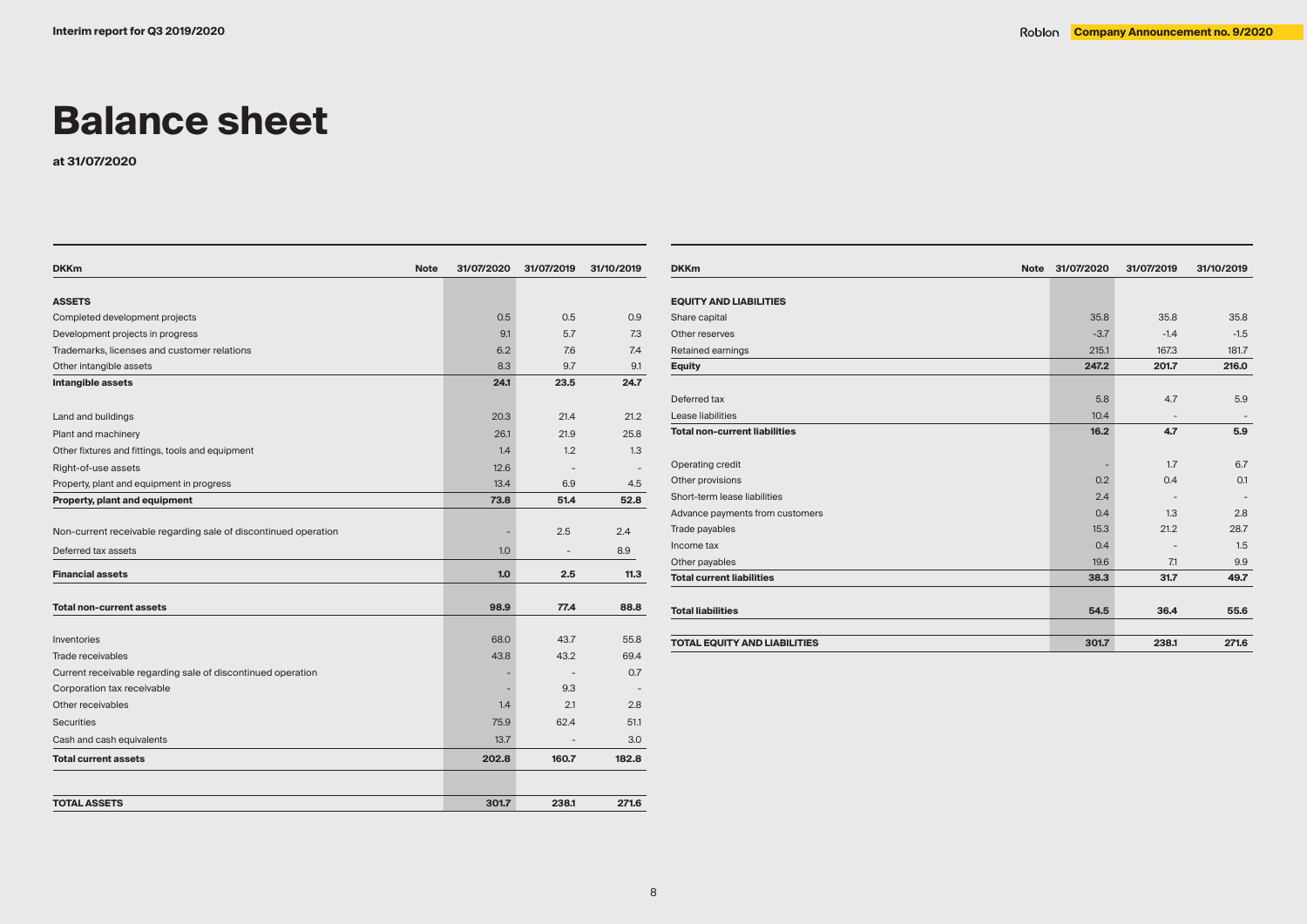# **Consolidated statement of changes in equity**

|                                           |                              | <b>Currency</b>          | <b>Reserve for</b><br>available-<br>for-sale |                             |                              |                        |
|-------------------------------------------|------------------------------|--------------------------|----------------------------------------------|-----------------------------|------------------------------|------------------------|
| <b>DKKm</b>                               | <b>Share</b><br>capital      | translation<br>reserve   | financial<br>assets                          | <b>Retained</b><br>earnings | <b>Proposed</b><br>dividends | <b>Total</b><br>eauitv |
| Q3 2019/20                                |                              |                          |                                              |                             |                              |                        |
|                                           | 35.8                         | $-1.5$                   |                                              | 181.7                       |                              | 216.0                  |
| Equity at 01/11/2019                      |                              |                          |                                              |                             |                              |                        |
| Comprehensive income for the period       |                              |                          |                                              |                             |                              |                        |
| Profit/loss for the period                | -                            |                          |                                              | 33.4                        | $\qquad \qquad -$            | 33.4                   |
| Other comprehensive income                | $\qquad \qquad -$            | $-2.2$                   | $\overline{\phantom{0}}$                     | $\overline{\phantom{a}}$    | $\qquad \qquad -$            | $-2.2$                 |
| Total comprehensive income for the period | $\qquad \qquad \blacksquare$ | $-2.2$                   | $\overline{\phantom{a}}$                     | 33.4                        | $\overline{a}$               | 31.2                   |
| Equity at 31/07/2020                      | 35.8                         | $-3.7$                   |                                              | 215.1                       | $\overline{a}$               | 247.2                  |
|                                           |                              |                          |                                              |                             |                              |                        |
| Q3 2018/19                                |                              |                          |                                              |                             |                              |                        |
| <b>Equity at 1 November 2018</b>          | 35.8                         | $-1.6$                   | $-0.1$                                       | 196.4                       | 17.9                         | 248.4                  |
| Comprehensive income for the period       |                              |                          |                                              |                             |                              |                        |
| Profit/loss for the period                | $\overline{\phantom{0}}$     |                          |                                              | $-29.1$                     | $\qquad \qquad -$            | $-29.1$                |
| Other comprehensive income                | $\overline{\phantom{0}}$     | $\overline{\phantom{0}}$ | 0.3                                          | $\overline{\phantom{a}}$    | $\overline{\phantom{a}}$     | 0.3                    |
| Total comprehensive income for the period | $\overline{\phantom{a}}$     | $\overline{a}$           | 0.3                                          | $-29.1$                     | $\overline{\phantom{a}}$     | $-28.8$                |
|                                           |                              |                          |                                              |                             |                              |                        |
| <b>Transactions with owners</b>           |                              |                          |                                              |                             |                              |                        |
| Dividends paid                            |                              |                          |                                              |                             | $-17.9$                      | $-17.9$                |
| Equity at 31/07/2019                      | 35.8                         | $-1.6$                   | 0.2                                          | 167.3                       | $\overline{\phantom{a}}$     | 201.7                  |

| <b>DKKm</b>                               | <b>Share</b><br>capital | Currency<br>translation<br>reserve | <b>Reserve for</b><br>available-<br>for-sale<br>financial<br>assets | <b>Retained</b><br>earnings | <b>Proposed</b><br>dividends | <b>Total</b><br>equity |
|-------------------------------------------|-------------------------|------------------------------------|---------------------------------------------------------------------|-----------------------------|------------------------------|------------------------|
| 2018/19                                   |                         |                                    |                                                                     |                             |                              |                        |
| <b>Equity at 1 November 2018</b>          | 35.8                    | $-1.6$                             | $\overline{\phantom{a}}$                                            | 196.3                       | 17.9                         | 248.4                  |
| Comprehensive income for the period       |                         |                                    |                                                                     |                             |                              |                        |
| Profit/loss for the period                | -                       | $\overline{\phantom{a}}$           | $\overline{\phantom{a}}$                                            | $-14.6$                     |                              | $-14.6$                |
| Other comprehensive income                | -                       | 0.1                                | $\overline{\phantom{a}}$                                            | $\overline{\phantom{a}}$    | $\overline{\phantom{a}}$     | 0.1                    |
| Total comprehensive income for the period | -                       | 0.1                                | -                                                                   | $-14.6$                     | ٠                            | $-14.5$                |
| <b>Transactions with owners</b>           |                         |                                    |                                                                     |                             |                              |                        |
| Dividends paid                            | -                       | $\overline{\phantom{a}}$           | $\overline{\phantom{a}}$                                            | $\overline{\phantom{a}}$    | $-17.9$                      | $-17.9$                |
| Equity at 31/10/2019                      | 35.8                    | $-1.5$                             | $\overline{\phantom{0}}$                                            | 181.7                       |                              | 216.0                  |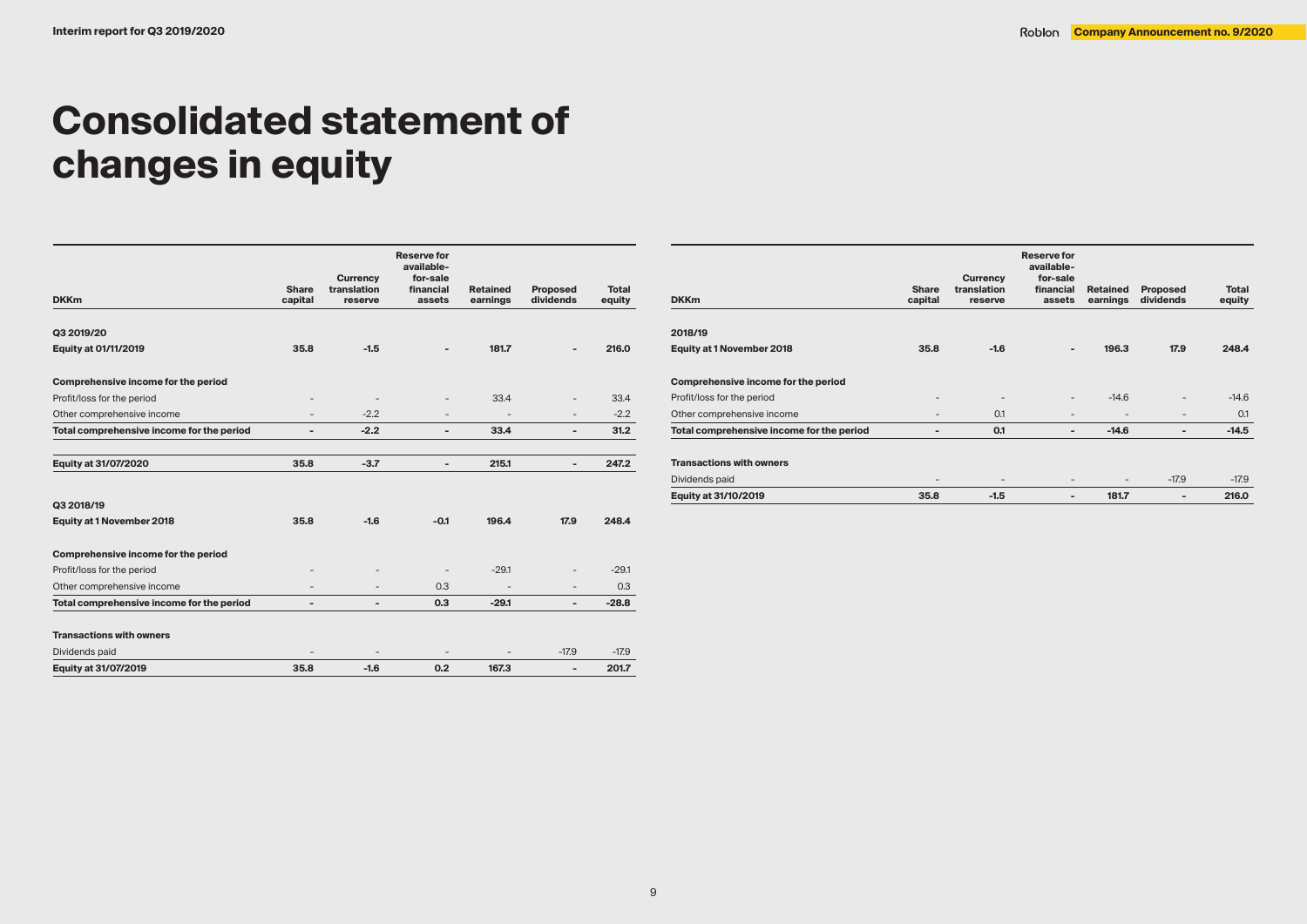# **Statement of cash flows**

**for the period 1 November 2019 – 31 July 2020**

| <b>DKKm</b><br>Spec.                                      | Q3<br>2019/20 | Q3<br>2018/19            | $Q1-Q3$<br>2019/20 | Q1-Q3<br>2018/19         | <b>FY</b><br>2018/19 |
|-----------------------------------------------------------|---------------|--------------------------|--------------------|--------------------------|----------------------|
|                                                           |               |                          |                    |                          |                      |
| Operating profit/loss (EBIT) from continuing operations   | $-4.0$        | -3.1                     | 47.4               | $-40.1$                  | $-22.4$              |
| Operating profit/loss (EBIT) from discontinued operations |               |                          | $-3.0$             |                          |                      |
|                                                           |               |                          |                    |                          |                      |
| <b>Operating profit/loss (EBIT)</b>                       | $-4.0$        | -3.1                     | 44.4               | $-40.1$                  | $-22.4$              |
| Adjustment for non-cash items                             | 4.9<br>A      | 1.1                      | 12.5               | 25.4                     | 20.2                 |
| Change in working capital                                 | B<br>56.1     | $-1.9$                   | 11.9               | $-13.9$                  | $-33.4$              |
| Cash generated from operations                            | 57.0          | $-3.9$                   | 68.8               | $-28.6$                  | $-35.6$              |
| Financial income received                                 | 0.8           | 0.4                      | 2.8                | 1.8                      | 1.7                  |
| Financial expenses paid                                   | $-1.9$        | -0.1                     | $-2.8$             | $-0.2$                   | $-0.1$               |
| Income tax paid                                           | $-0.2$        |                          | $-3.5$             | $-1.5$                   | $-3.5$               |
| Income tax received                                       | 0.1           |                          | 0.1                |                          | 1.9                  |
| Cash flow from operating activities                       | 55.8          | -3.6                     | 65.3               | $-28.5$                  | $-35.6$              |
|                                                           |               |                          |                    |                          |                      |
| Purchase of intangible assets                             | $-0.6$        | $-0.3$                   | $-3.1$             | $-6.4$                   | $-8.6$               |
| Purchase of property, plant and equipment                 | $-6.3$        | $-2.3$                   | $-18.4$            | $-10.4$                  | $-14.2$              |
| Sale of property, plant and equipment                     |               | $\overline{\phantom{a}}$ | 0.3                | $\overline{\phantom{a}}$ |                      |
| Purchase of securities                                    | $-40.0$       | $-0.5$                   | $-14.3$            | $-3.9$                   | $-3.9$               |
| Sale of securities                                        | 0.1           | 8.5                      | 16.3               | 53.9                     | 65.0                 |
| Cash flow from investing activities                       | $-46.8$       | 5.4                      | $-46.2$            | 33.2                     | 38.3                 |
|                                                           |               |                          |                    |                          |                      |
| Operating credits used                                    |               |                          | $-6.7$             |                          | 6.7                  |
| Repayment of lease liability                              | $-0.5$        |                          | $-1.3$             | ä,                       |                      |
| Dividends paid                                            |               |                          |                    | $-17.9$                  | $-17.9$              |
| Cash flow from financing activities                       | $-0.5$        | ÷                        | $-8.0$             | $-17.9$                  | $-11.2$              |
|                                                           |               |                          |                    |                          |                      |
| Change in cash and cash equivalents                       | 8.5           | 1.8                      | 11.1               | $-13.2$                  | -8.5                 |
|                                                           |               |                          |                    |                          |                      |
| Cash and cash equivalents at beginning of period          | 5.6           | -3.5                     | 3.0                | 11.5                     | 11.5                 |
| Value adjustment of cash and cash equivalents             | $-0.4$        |                          | $-0.4$             |                          |                      |
| Cash and cash equivalents at end of period                | 13.7          | $-1.7$                   | 13.7               | $-1.7$                   | 3.0                  |

| <b>DKKm</b>                                                                                                           | Q3<br>2019/20 | Q3<br>2018/19 | $Q1-Q3$<br>2019/20 | $Q1-Q3$<br>2018/19 | <b>FY</b><br>2018/19 |
|-----------------------------------------------------------------------------------------------------------------------|---------------|---------------|--------------------|--------------------|----------------------|
|                                                                                                                       |               |               |                    |                    |                      |
| Spec. A: Adjustments for non-cash items                                                                               |               |               |                    |                    |                      |
| Depreciation and amortisation                                                                                         | 4.9           | 3.1           | 13.3               | 17.4               | 20.8                 |
| Provisions                                                                                                            | O.1           | $-0.1$        |                    |                    | $-0.3$               |
| Foreign exchange adjustment                                                                                           | $-0.1$        | $-0.2$        | $-0.8$             | $-0.4$             | $-0.3$               |
| Transfers regarding write-off of inventories and receivables<br>relating to Senvion                                   |               | $-1.7$        |                    | 8.4                |                      |
|                                                                                                                       | 4.9           | 1.1           | 12.5               | 25.4               | 20.2                 |
|                                                                                                                       |               |               |                    |                    |                      |
| Spec. B: Change in working capital                                                                                    |               |               |                    |                    |                      |
| Change in inventories                                                                                                 | 3.2           | $-5.7$        | $-12.1$            | $-2.3$             | $-14.4$              |
| Change in receivables                                                                                                 | 57.5          | $-1.0$        | 30.0               | 4.1                | $-23.5$              |
| Change in current liabilities                                                                                         | $-4.6$        | 3.1           | $-6.0$             | $-7.3$             | 4.5                  |
| Transfers to adjustments for non-cash items regarding write-off<br>of inventories and receivables relating to Senvion |               | 1.7           |                    | $-8.4$             |                      |
|                                                                                                                       | 56.1          | $-1.9$        | 11.9               | $-13.9$            | $-33.4$              |